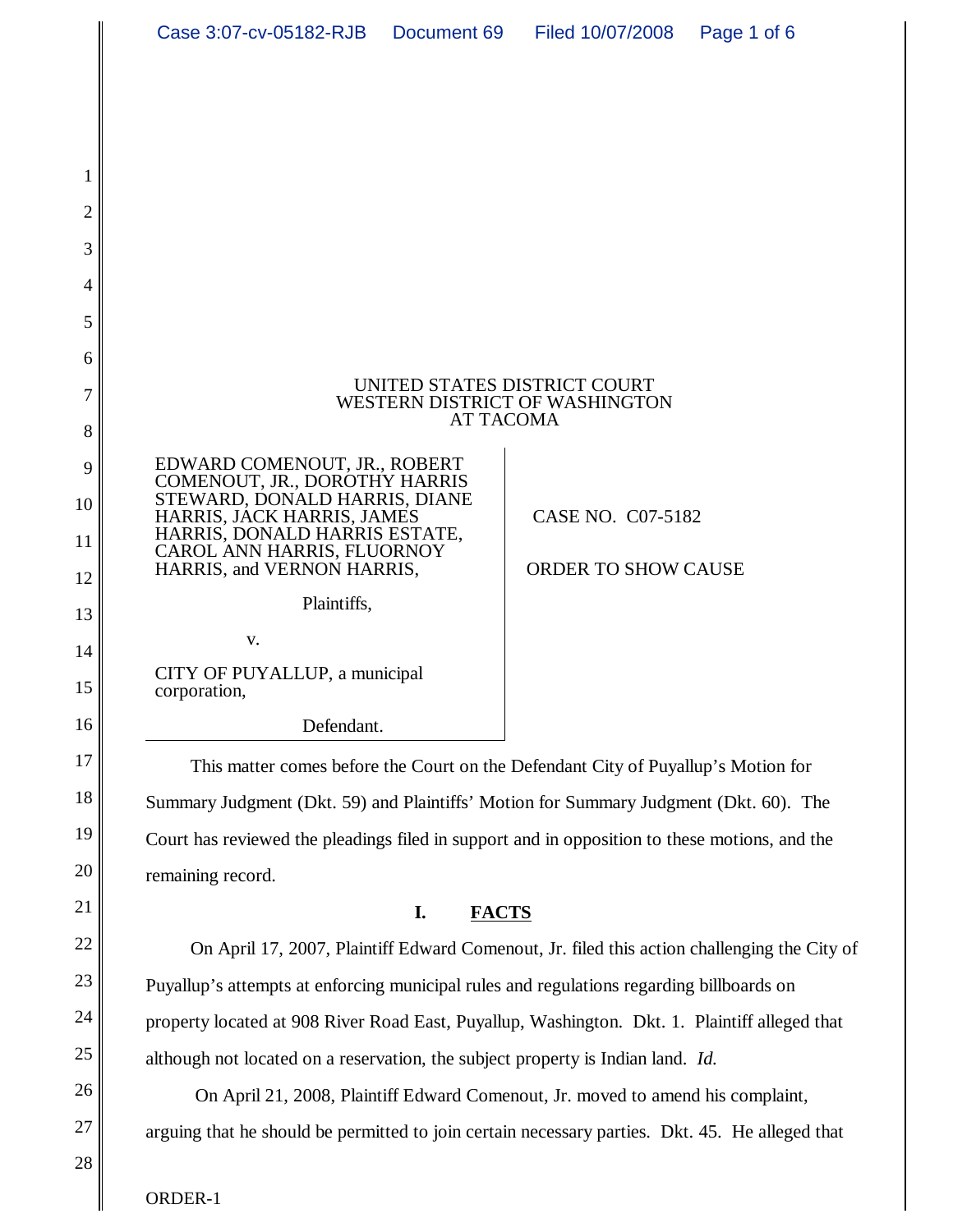he has an interest in the property as an heir of Edward Comenout, Sr., as do the other heirs: Robert Comenout, Jr., Dorothy Harris Steward, Donald Harris, Diane Harris, Jack Harris, James Harris, Donald Harris Estate, Carol Ann Harris, Fluornoy Harris, and Vernon Harris. *Id*. Mr. Comenout argued the Bureau of Indian Affairs was also a necessary party as the property is held in trust by BIA. *Id.* Plaintiff's motion was granted, and Plaintiff Edward Comenout was ordered to serve the necessary parties in accord with the Federal Rules of Civil Procedure. Dkt. 48. Plaintiff filed an Amended Complaint on May 23, 2008. Dkt. 49. The Amended Complaint adds Robert Comenout, Jr., Dorothy Harris Steward, Donald Harris, Diane Harris, Jack Harris, James Harris, Donald Harris Estate, Carol Ann Harris, Fluornoy Harris, and Vernon Harris as Plaintiffs. *Id.* The Bureau of Indian Affairs was named as an additional Defendant. *Id.* Plaintiffs sought the following relief:

A declaratory judgment pursuant to 28 U.S.C. § 2201 that Defendants have no land use jurisdiction over lands owned by Plaintiff, a member of the Quinault Tribe, and held in trust by the federal government and, more specifically, that Defendants have no jurisdiction to impose zoning and building code regulations on Plaintiffs' use of the property. Appropriate injunctive relief during the pendency of this matter and thereafter prohibiting Defendants from imposing its zoning and building regulations on Plaintiffs' use of the property or otherwise obstructing his use thereof.

*Id.,* at 5.

On August 27, 2008, the Bureau of Indian Affair's motion to be dismissed as a Defendant was granted. Dkt. 56. Plaintiffs failed to show that the United States had waived its immunity from suit. *Id.*

ORDER-2 Parties now file cross motions for summary judgment. Dkt. 59 and 60. Plaintiff argues that the subject property is restricted "Indian land or tribal trust land" and as such the City does not have jurisdiction to impose its zoning or building code regulations on the use of the property. Dkt. 60. In their response to Plaintiffs' motion for summary judgment, the City concedes that the "Bureau of Indian Affairs considers the property to be land held in trust for the benefit of Indians." Dkt. 62, at 2. Defendant further "acknowledges that such land held in trust is not subject to local building codes." *Id.* at 3. Defendant asserts that this alone does not entitle Plaintiffs to the relief that they seek. *Id.* Defendants argue that Plaintiff Edward Comenout, Jr. has failed to join all necessary parties in the litigation and that even if he had,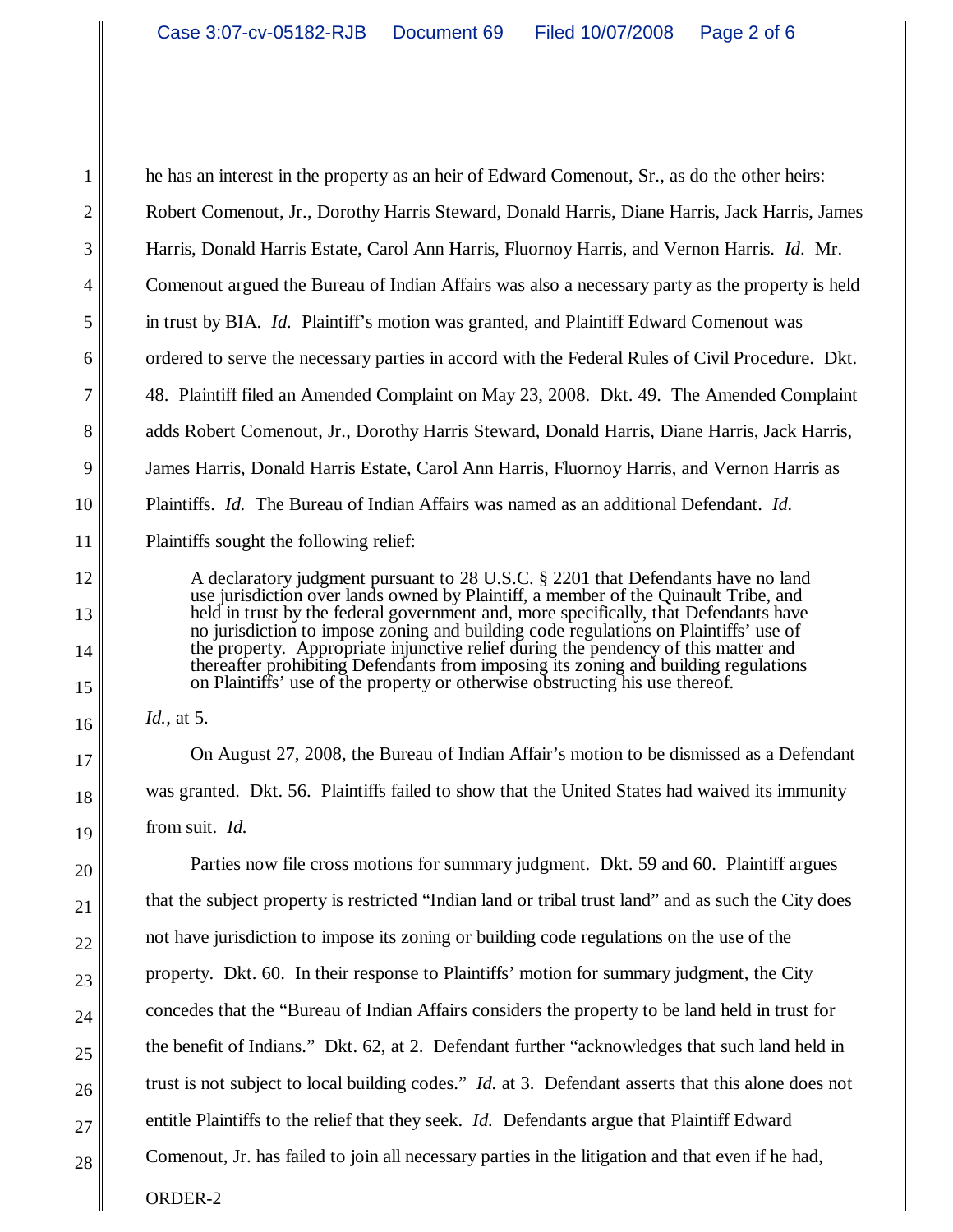Plaintiffs lack standing under Article III to pursue this action. Dkts. 62 and 59. Plaintiff

Edward Comenout responds, stating that

[W]ith respect to the other fractional co-owners of the Comenout property, personal service upon each one is currently being done. Documentation certifying service upon these other fractional co-owners will be sent to the Court as soon as it is completed. However, all co-owners were previously served months ago by certified mail, and they are well aware of this litigation and have chosen for Edward Comenout and Robert Comenout to be their representatives and to speak on their behalf as family members.

Dkt. 61, at 2.

Plaintiffs provide a supplemental response, attaching eight waivers of service. Dkt. 63, at 5-12. Each of the waivers of service contain the address of the party to be served as c/o 908 River Road Puyallup, WA 98371. *Id.* This is the address of the subject property, yet there is no evidence that any of these parties lives there.

The City replies, and argues that Plaintiff Edward Comenout, Jr. and Robert Comenout have still not properly joined all necessary parties. Dkt. 65. The City argues that Plaintiffs' counsel, Mr. Mahr, has made knowing and intentional misrepresentations to the Court regarding these required parties. *Id.* at 4. The City argues that failure to inform all of the co-owners of the property of this litigation is not harmless error and may subject the Court's judgment to collateral attack. *Id.*

Mr. Mahr filed a pleading in which he states that Edward and Robert Comenout told him that "their relatives were aware of the lawsuit and had chosen Edward and Robert Comenout to speak for them." Dkt. 66, at 2. Mr. Mahr states that he asked if there had been "any previous problems" they replied none. *Id.* He states that he was "surprised" to learn that Ms. Harris-Steward had brought a lawsuit against the Comenouts. *Id.* He further states "had I known of a previous problem, I would have approached it differently than sending letters to all parties and waiver of service forms. I apologize to the court for any errors." *Id.*

## **II. DISCUSSION**

Under Fed. R. Civ. P. 12(b)(7), a motion to dismiss may be made for failure to join required parties under Fed. R. Civ. P. 19. In addressing the City's motion to dismiss Plaintiffs'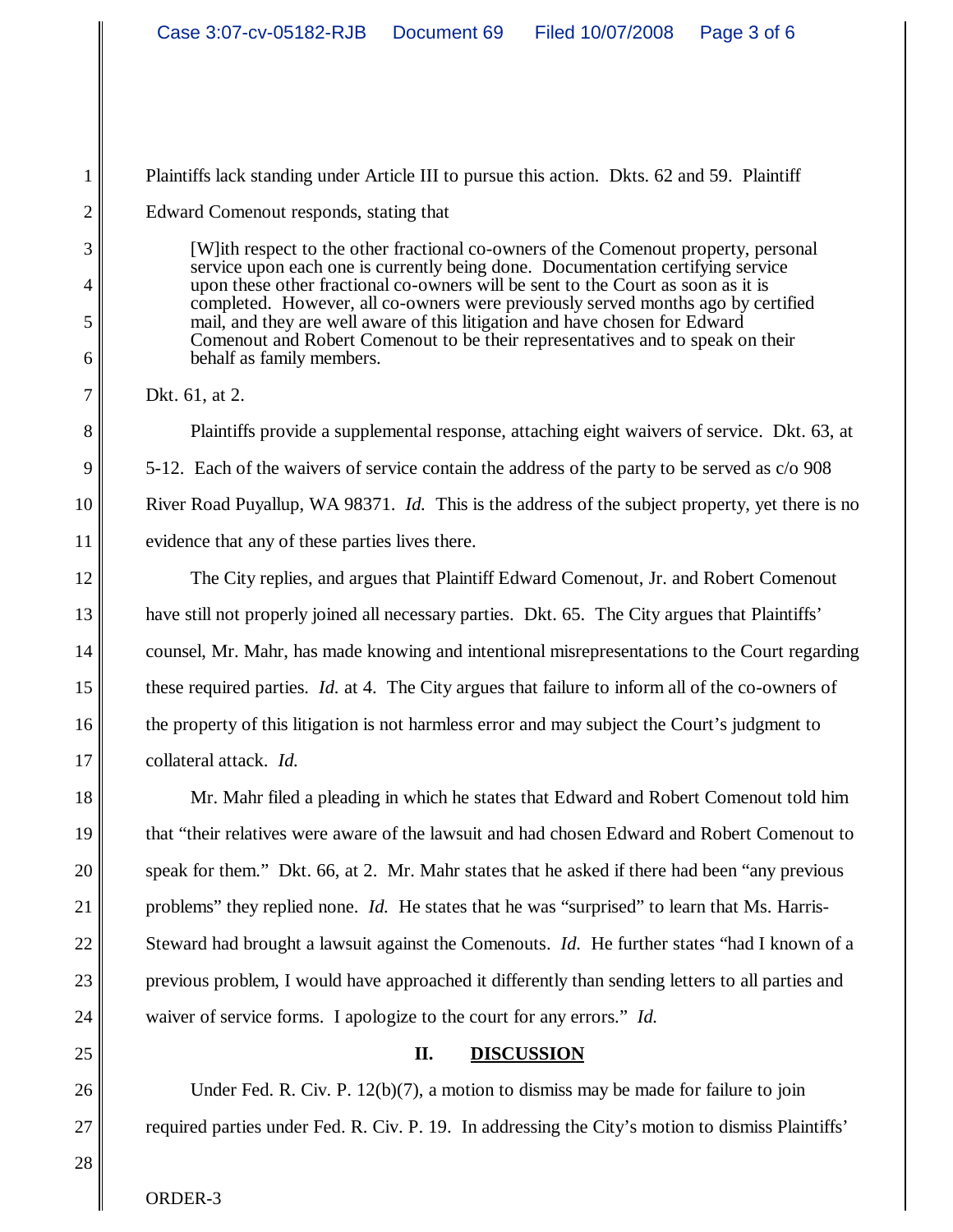claims for failure to join required parties, the proper approach is first to decide whether all parties who have an interest in the property are "required" parties who should normally be joined under the standards of Rule 19(a). *Cachil Dehe Band of Wintun Indians of Coluse Indian Community v. California,* 536 F.3d 1034, 1040 (9th Cir. 2008) (*internal citations omitted*). Under Rule 19 (a) (1): A person who is subject to service of process and whose joinder will not deprive the court of subject-matter jurisdiction must be joined as a party if: (A) in that person's absence, the court cannot accord complete relief among existing parties; or (B) that person claims an interest relating to the subject of the action and is so situated that disposing of the action in the person's absence may: (i) as a practical matter impair or impede the person's ability to protect the interest; or (ii) leave an existing party subject to a substantial risk of incurring double, multiple, or otherwise inconsistent obligations because of the interest. Based upon Plaintiffs' submission of the waivers of service, it is unclear who has an interest in the subject property, whether each party has been properly served, and if they have not been properly served, whether each of these parties is "subject to service of process." In any event, this opinion will now examine the sufficiency of the waivers of service Plaintiffs filed. The waiver of service as to Plaintiff Robert Comenout, Jr. is signed, and appears to be in order. Dkt. 63, at 12. There is no waiver of service for purported Plaintiff Dorothy Harris Steward. The City

points out that in 2006, Dorothy Harris Steward sued Edward Comenout, *et al.*, for the nonpayment of her portion of the lease income from the subject property. *Steward v. Comenout*, *et al*, Western District of Washington cause number 06-5103FDB. The case was voluntarily dismissed. *Id.* at Dkt. 5.

The waiver for Donald Harris has the term "deceased" on the signature line. Dkt. 63, at 10. The waiver for Donald Harris Estate has printed "Bureau of Indian Affairs, Secretary of Interior," and nothing more on the signature line. *Id.,* at 9. The waiver for Diane Harris is signed by a Diane Brown. *Id.,* at 11. The waiver for Jack Harris contains the term "deceased" on the signature line. *Id.,* at 6. There is no waiver of service for James Harris. The waiver for Carol Ann Harris is signed Carol Harris Young. *Id.,* at 5. The phrase "whereabouts unknown"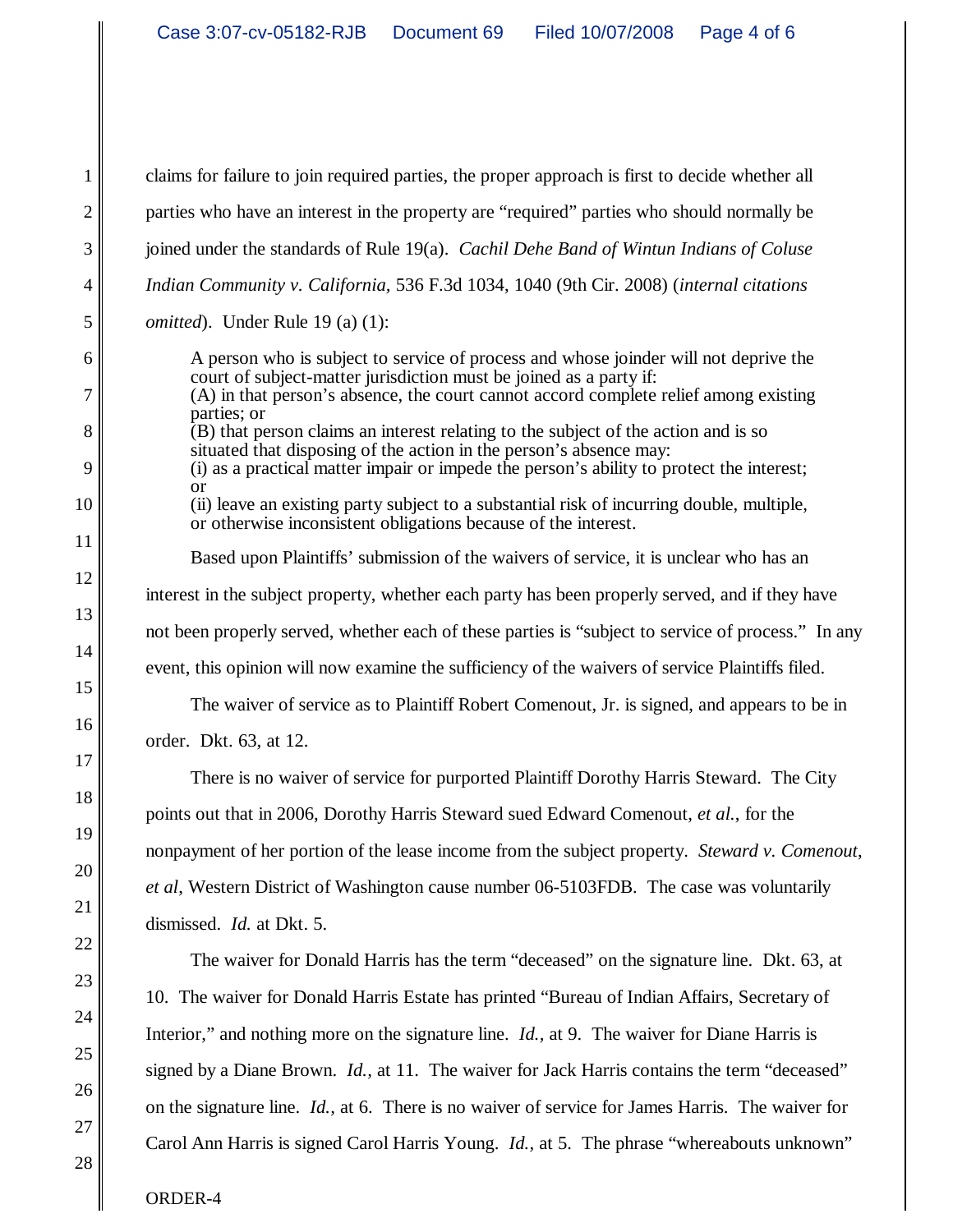appears on the signature line of Fluornoy Harris's waiver. *Id.* at 8. The phrase "incarcerated state of Virginia" appears on the signature line of Vernon Harris's waiver. *Id.* at 7.

Plaintiffs Edward Comenout, Jr. and Robert Comenout appear to be the only parties properly joined in this matter. The waiver of service forms for Carol Ann Harris and Diane Harris were signed by Carol Harris Young and Diane Brown respectively. *Id.,* at 5 and 11. No showing has been made that other named Plaintiffs or their estates, including known or unknown heirs of Donald Harris or Jack Harris, have been properly joined and served.

Under Fed. R. Civ. P. 19 (a)(2), "if a person has not been joined as required, the court must order that the person be made a party. A person who refuses to join as a plaintiff may be made either a defendant or, in a proper case, an involuntary plaintiff." Plaintiffs should be ordered to join all parties with an interest in the subject property or make a showing under Fed. R. Civ. P. 19(b). (Fed. R. Civ. P. 19(b) addresses when joinder of a required party is not feasible. No showing has been made under Fed. R. Civ. P. 19(b) as yet). In accordance with Fed. R. Civ. P. 19, the Court should order Plaintiffs to show cause why all parties with an interest in the subject property have not be properly joined pursuant to the Fed. R. Civ. P. by November 4, 2008 or have the case dismissed without prejudice. The pending motions for summary judgment (Dkts. 59 and 60) reach the merits of this case. In the interest of fairness, these motions should be renoted to November 7, 2008.

## **III. ORDER**

It is hereby **ORDERED** that:

- Plaintiffs are **ORDERED TO SHOW CAUSE WHY** all parties with an interest in the subject property have not be properly joined pursuant to the Fed. R. Civ. P. by November 4, 2008 or have the case dismissed without prejudice;
- Defendant City of Puyallup's Motion for Summary Judgment (Dkt. 59) and Plaintiffs' Motion for Summary Judgment (Dkt. 60) is **RENOTED TO NOVEMBER 7, 2008**; and

ORDER-5